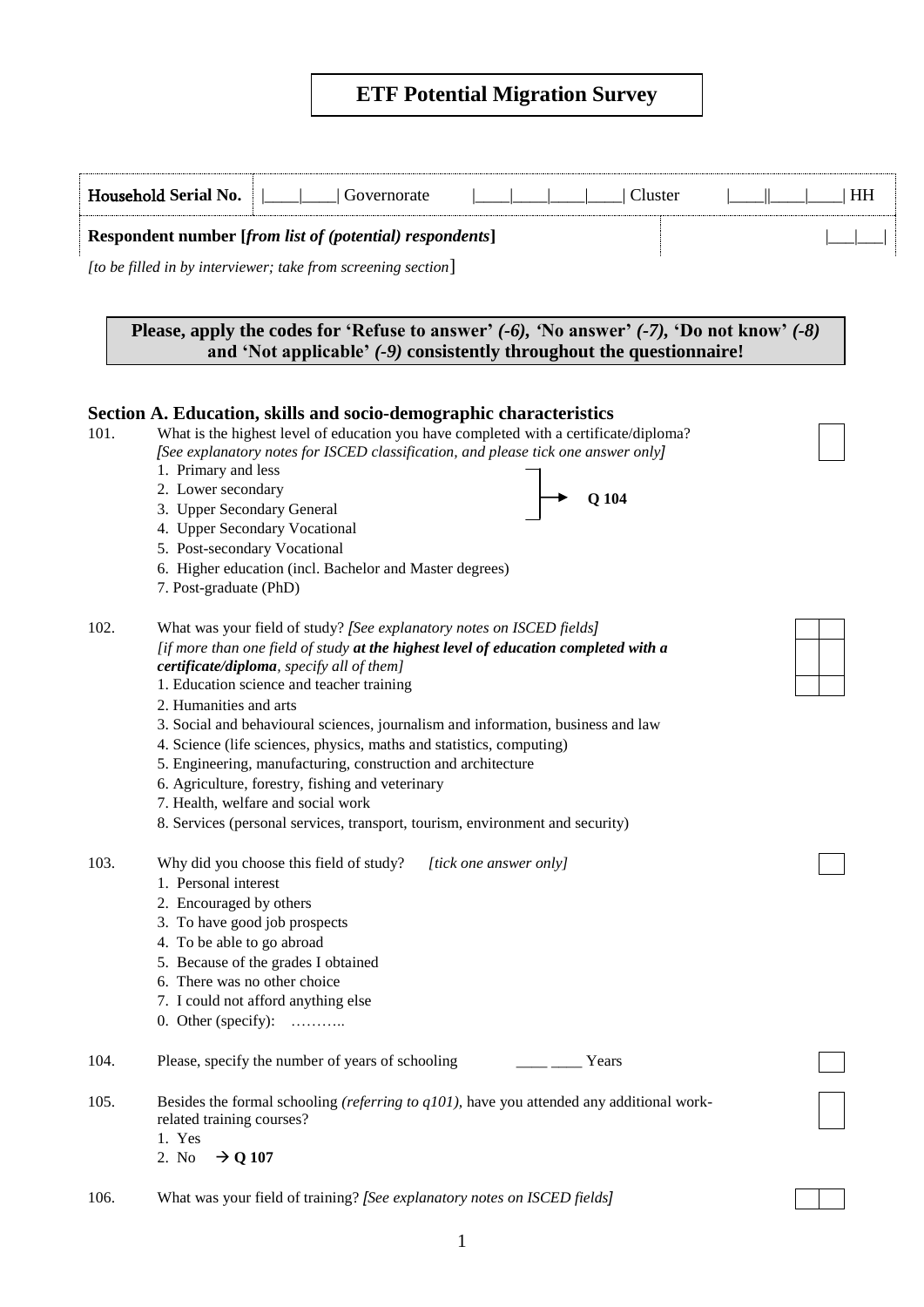|      |                                                                     |                     | [if training in more than one field, specify all relevant educational fields]                 |        |        |  |
|------|---------------------------------------------------------------------|---------------------|-----------------------------------------------------------------------------------------------|--------|--------|--|
|      | 1. Education science and teacher training<br>2. Humanities and arts |                     |                                                                                               |        |        |  |
|      |                                                                     |                     | 3. Social and behavioural sciences, journalism and information, business and law              |        |        |  |
|      |                                                                     |                     | 4. Science (life sciences, physics, maths and statistics, computing)                          |        |        |  |
|      |                                                                     |                     | 5. Engineering, manufacturing, construction and architecture                                  |        |        |  |
|      | 6. Agriculture, forestry, fishing and veterinary                    |                     |                                                                                               |        |        |  |
|      | 7. Health, welfare and social work                                  |                     |                                                                                               |        |        |  |
|      |                                                                     |                     | 8. Services (personal services, transport, tourism, environment and security)                 |        |        |  |
| 107. | 1. Yes                                                              |                     | Do you intend to attend any further education or training?                                    |        |        |  |
|      | 2. No                                                               | $\rightarrow$ Q 109 |                                                                                               |        |        |  |
| 108. |                                                                     |                     | If yes, in what field? [See explanatory notes on ISCED fields]                                |        |        |  |
|      | 1. Education science and teacher training                           |                     |                                                                                               |        |        |  |
|      | 2. Humanities and arts                                              |                     |                                                                                               |        |        |  |
|      |                                                                     |                     | 3. Social and behavioural sciences, journalism and information, business and law              |        |        |  |
|      |                                                                     |                     | 4. Science (life sciences, physics, maths and statistics, computing)                          |        |        |  |
|      |                                                                     |                     | 5. Engineering, manufacturing, construction and architecture                                  |        |        |  |
|      | 6. Agriculture, forestry, fishing and veterinary                    |                     |                                                                                               |        |        |  |
|      | 7. Health, welfare and social work                                  |                     |                                                                                               |        |        |  |
|      |                                                                     |                     | 8. Services (personal services, transport, tourism, environment and security)                 |        |        |  |
| 109. |                                                                     |                     | Do you agree or disagree with the statement that education helps people to improve their      |        |        |  |
|      | living standards?                                                   |                     |                                                                                               |        |        |  |
|      | 1. Strongly agree                                                   |                     |                                                                                               |        |        |  |
|      | 2. Agree                                                            |                     |                                                                                               |        |        |  |
|      | 3. Disagree                                                         |                     |                                                                                               |        |        |  |
|      | 4. Strongly disagree                                                |                     |                                                                                               |        |        |  |
| 110. |                                                                     |                     | Do you agree or disagree with the statement that it is important to invest in education?      |        |        |  |
|      | 1. Strongly agree                                                   |                     |                                                                                               |        |        |  |
|      | 2. Agree                                                            |                     |                                                                                               |        |        |  |
|      | 3. Disagree                                                         |                     |                                                                                               |        |        |  |
|      | 4. Strongly disagree                                                |                     |                                                                                               |        |        |  |
| 111. |                                                                     |                     | Do you agree or disagree with the statement that reaching a higher level of education at home |        |        |  |
|      | facilitates finding a better job abroad?                            |                     |                                                                                               |        |        |  |
|      | 1. Strongly agree                                                   |                     |                                                                                               |        |        |  |
|      | 2. Agree                                                            |                     |                                                                                               |        |        |  |
|      | 3. Disagree<br>4. Strongly disagree                                 |                     |                                                                                               |        |        |  |
|      |                                                                     |                     |                                                                                               |        |        |  |
| 112. | What language did you speak at home as a child?                     |                     |                                                                                               |        |        |  |
|      |                                                                     |                     |                                                                                               |        |        |  |
| 113. |                                                                     |                     | Besides this language, which other languages do you speak?                                    |        |        |  |
|      |                                                                     |                     | [ask respondents to specify all languages they speak - besides the mother tongue - as well as |        |        |  |
|      | the level of proficiency]                                           |                     |                                                                                               |        |        |  |
|      |                                                                     |                     | Do not speak at all Basic knowledge Good knowledge Excellent knowledge                        |        |        |  |
|      | 1. English                                                          | 1                   | 2                                                                                             | 3      | 4      |  |
|      | 2. French                                                           | 1                   | 2                                                                                             | 3      | 4      |  |
|      | 3. Russian                                                          | 1                   | 2                                                                                             | 3      | 4      |  |
|      | 4. Italian                                                          | 1                   | $\sqrt{2}$                                                                                    | 3      | 4      |  |
|      | 5. Greek<br>6. Arabic                                               | 1<br>1              | 2<br>2                                                                                        | 3<br>3 | 4<br>4 |  |
|      |                                                                     |                     |                                                                                               |        |        |  |
|      |                                                                     |                     |                                                                                               |        |        |  |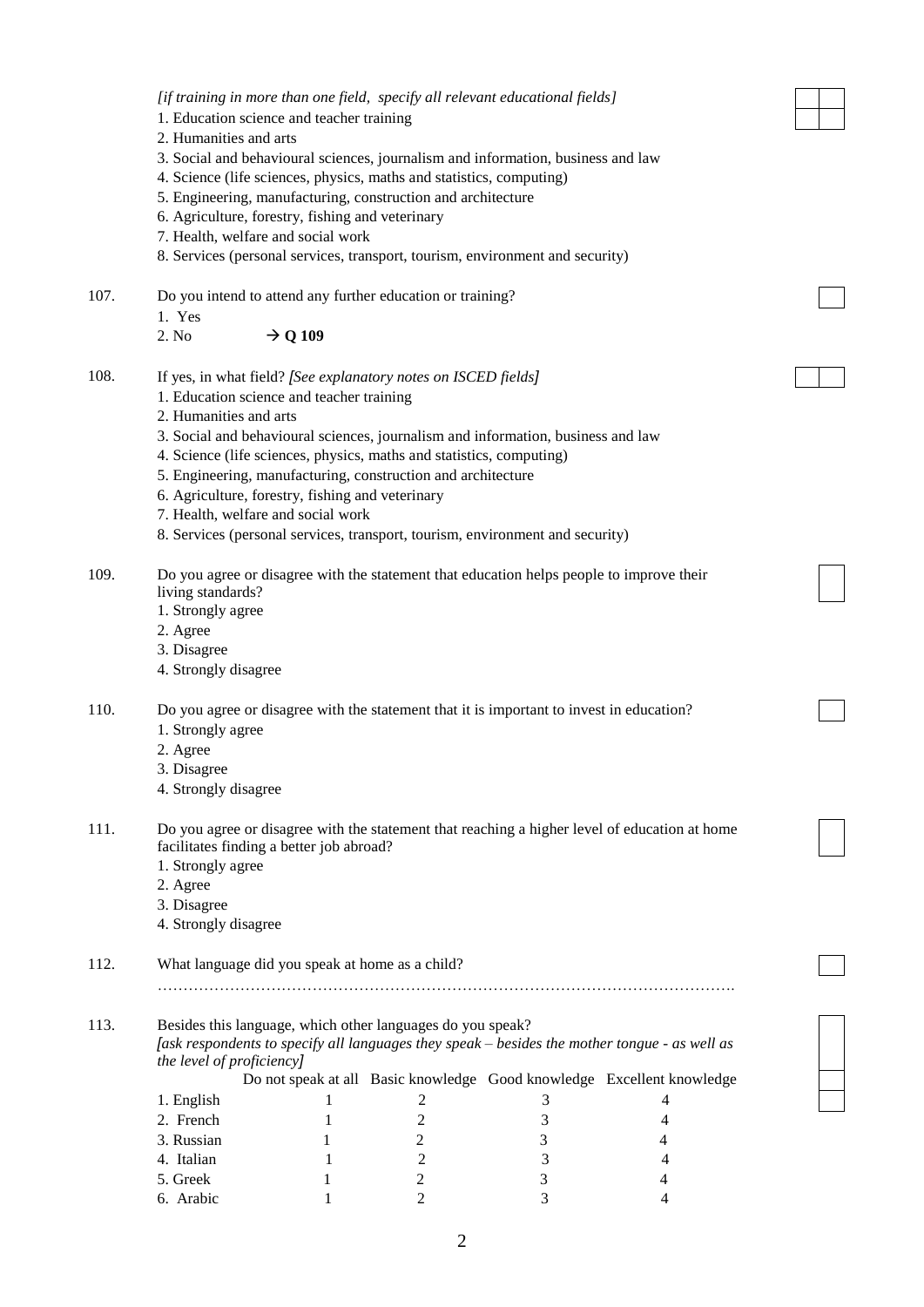| 7. Spanish         |  |  |
|--------------------|--|--|
| 8. German          |  |  |
| 9. Berber          |  |  |
| 10. Georgian       |  |  |
| 11. Armenian       |  |  |
| 12. Azeri          |  |  |
| 13. Turkish        |  |  |
| 0. Other (specify) |  |  |

114. What is your current marital status? *[tick one answer only] [See explanatory notes]*

- 1. Never married
- 2. Married / Living together
- 3. Divorced / Separated
- 4. Widowed
- 115. Do you have any children?
	- 1. Yes
	- 2. No  $\rightarrow$  Q201
- 116. How many child(ren) do you have?
	- 1. Aged 0-6 years
	- 2. Aged 7-17 years
	- 3. Aged 18 years or over

## **Section B. Work**

We would now like to ask you some questions about your work.

201. Have you spent at least one hour in the last seven days working? *[tick one answer only; in case of paid work, tick all applicable options specified]* 1. Yes, I have worked (irrespective of work type)  $\rightarrow Q$  205 (a) with social security coverage (in Georgia, this option will be replaced by "with income tax payment") (b) without social security coverage (in Georgia, this option will be replaced by "without income tax payment") (c) with a written contract (d) without a written contract 2. No, I have not worked

- 202. What is the reason of your not working? *[tick one answer only]*
	- 1. Cannot find work
	- 2. Holiday  $\rightarrow$  **Q205**
	- 3. Sickness  $\rightarrow$  0205
	- 4. Strike  $\rightarrow$  **Q205**
	- 5. Studying / in training
	- 6. On pension / disability benefits
	- 7. Household work / Housewife
	- 8. Do not need/want to work
	- 0. Other (specify): ..............................................
- 203. Are you looking for paid work?
	- 1. Yes
	- 2. No

204. Have you ever worked? *[including all kinds of jobs]* 1. Yes

3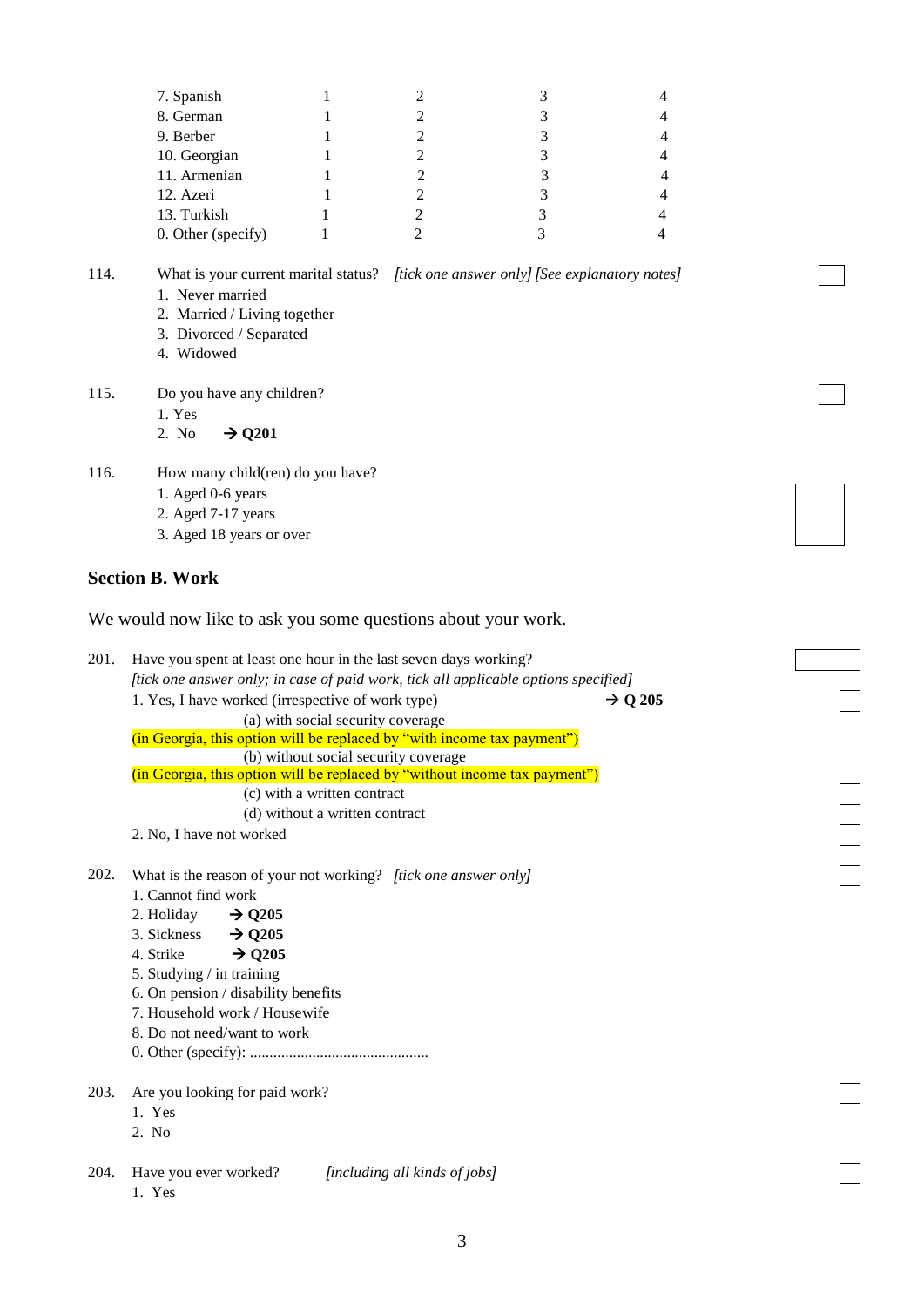## 2. No  $\rightarrow$  Q301

| 205. | What work do (did) you do currently (in the past, in case of unemployment)?<br>[Insert the three lists from explanatory notes if this helps an interviewer]<br>[Prompt if more than one job/activity to describe main job/activity only here: in case of work<br>in the past, please, refer to the most recent work]                      | Work<br>place<br>type |
|------|-------------------------------------------------------------------------------------------------------------------------------------------------------------------------------------------------------------------------------------------------------------------------------------------------------------------------------------------|-----------------------|
|      |                                                                                                                                                                                                                                                                                                                                           | Work<br>type          |
|      |                                                                                                                                                                                                                                                                                                                                           |                       |
|      |                                                                                                                                                                                                                                                                                                                                           | Work level            |
| 206. | Does (did) your work correspond to your educational level? [tick one answer only]<br>1. Yes, fully<br>2. I am working (worked) below my educational level<br>3. My work normally requires (required) more than the educational level I have<br>4. My work requires (required) the educational level that I have, but in a different field |                       |
| 207. | How well do (did) your skills and abilities (including your experience, talent, motivation etc.)<br>match the skills needed to do your job?<br>My own skills are:<br>1. Much higher<br>2. A bit higher<br>3. About the same<br>4. A bit lower                                                                                             |                       |
|      | 5. Much lower than needed                                                                                                                                                                                                                                                                                                                 |                       |
| 208. | Do (did) you have other jobs beside this one?<br>1. Yes<br>2. No                                                                                                                                                                                                                                                                          |                       |
| 209. | Taking together all the work you do (did) to earn money, how many hours do (did) you<br>normally work per week?<br>hours                                                                                                                                                                                                                  |                       |
| 210. | About how much money do (did) you make per month (after tax), from all the work you do<br>(did)?<br>Dram/Lari/Dirham<br>Euro                                                                                                                                                                                                              |                       |
| 211. | How do you rate your general career prospects over the longer term in your home country?<br>1. Very good<br>2. Good<br>3. Poor<br>4. Very poor                                                                                                                                                                                            |                       |
|      | <b>Section C. Intentions</b>                                                                                                                                                                                                                                                                                                              |                       |
|      | We would now like to ask you some questions about your future intentions.                                                                                                                                                                                                                                                                 |                       |

301. Are you thinking seriously to move abroad to live and work at the moment?<br>1. Yes  $\rightarrow$  Q401

- $\rightarrow$  Q401
- 2. No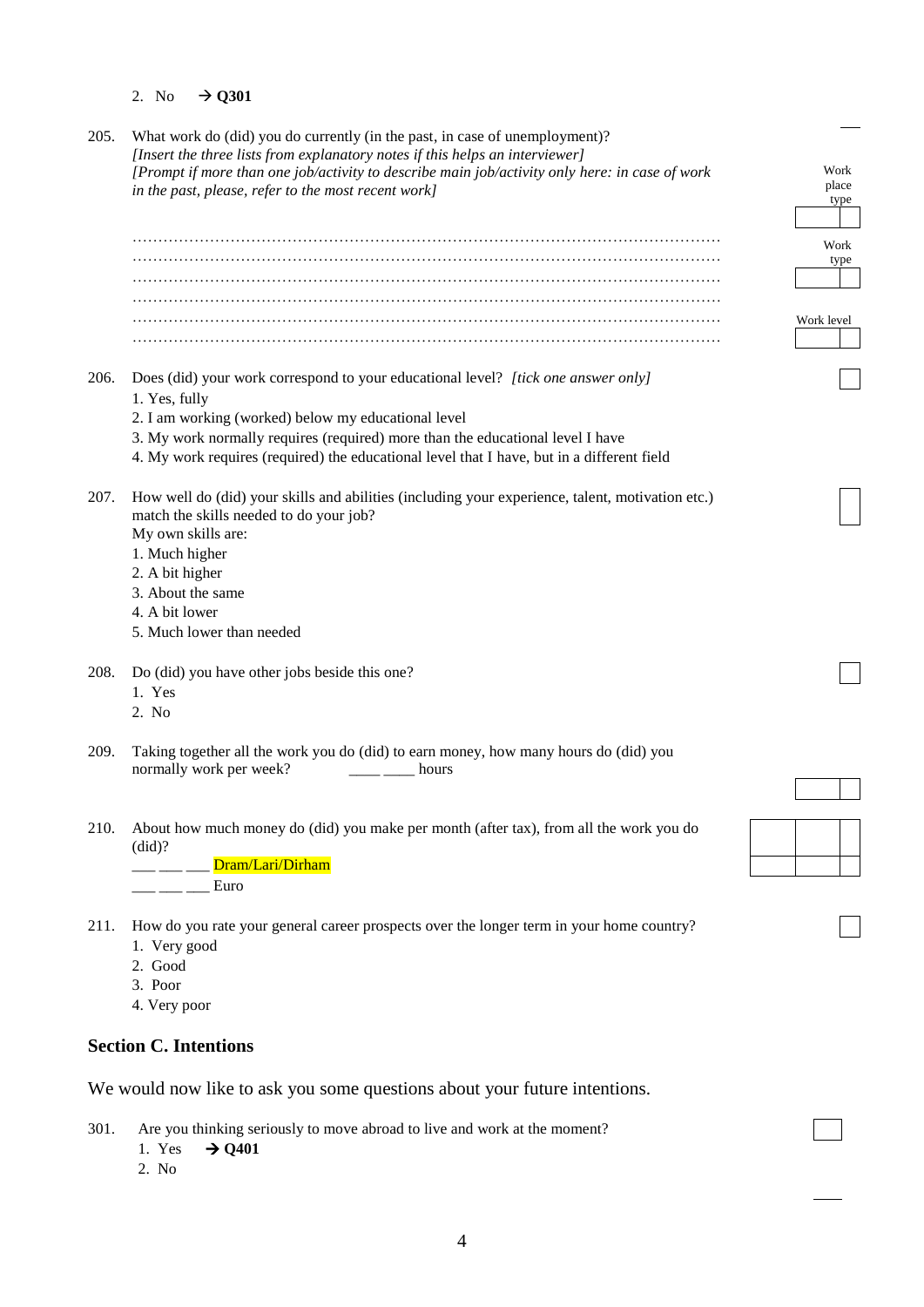| 302. | What are the reasons of your not thinking seriously to move abroad?<br>[Answers not to be prompted, wait for a spontaneous reaction of a respondent]<br>[Select up to <b>three</b> reasons]<br>1. This is my country/I belong here<br>2. My family/relatives are here<br>3. People are not friendly abroad<br>4. Discrimination in other countries<br>5. I would feel lonely abroad<br>6. Homesickness<br>7. Low incomes abroad<br>8. Poor working conditions abroad<br>9. Impossible or very difficult to find work abroad<br>10. Lack of financial resources<br>11. Lack of knowledge on how to move abroad<br>12. Legal barriers (difficult to get visa, work permit etc.)<br>0. Other (specify): |  |
|------|------------------------------------------------------------------------------------------------------------------------------------------------------------------------------------------------------------------------------------------------------------------------------------------------------------------------------------------------------------------------------------------------------------------------------------------------------------------------------------------------------------------------------------------------------------------------------------------------------------------------------------------------------------------------------------------------------|--|
| 303. | Of the ones mentioned in the previous answer, what is the most important reason for not<br>thinking seriously to move abroad?                                                                                                                                                                                                                                                                                                                                                                                                                                                                                                                                                                        |  |
| 304. | Do you agree or disagree with the statement that people who have lived and worked abroad<br>have experiences that help them find better work opportunities when they return?<br>1. Strongly agree<br>2. Agree<br>3. Disagree<br>4. Strongly disagree                                                                                                                                                                                                                                                                                                                                                                                                                                                 |  |
| 305. | Do you think that returnees are better or worse off than those who didn't go abroad?<br>1. Much better off<br>2. Better off<br>3. About the same<br>[See explanatory notes]<br>4. Worse off<br>5. Much worse off                                                                                                                                                                                                                                                                                                                                                                                                                                                                                     |  |
| 306. | Are you aware of any official programmes or schemes that allow or facilitate people to work<br>abroad?<br>2. No<br>$\rightarrow$ Move to Q 501                                                                                                                                                                                                                                                                                                                                                                                                                                                                                                                                                       |  |
|      | <b>Section D. Expectations</b>                                                                                                                                                                                                                                                                                                                                                                                                                                                                                                                                                                                                                                                                       |  |
| 401. | How likely or unlikely is it that you would leave <b>Armenia</b> for work (temporary/permanent)<br>within the next 6 months?<br>1. Very likely $\rightarrow$ also tick 'very likely' in Q402<br>2. Quite likely<br>[See explanatory notes]<br>3. Quite unlikely<br>4. Very unlikely                                                                                                                                                                                                                                                                                                                                                                                                                  |  |
| 402. | How likely or unlikely is it that you would leave <b>Armenia</b> for work (temporary/permanent)<br>within the next 2 years?<br>1. Very likely<br>2. Quite likely<br>[See explanatory notes]<br>3. Quite unlikely<br>4. Very unlikely                                                                                                                                                                                                                                                                                                                                                                                                                                                                 |  |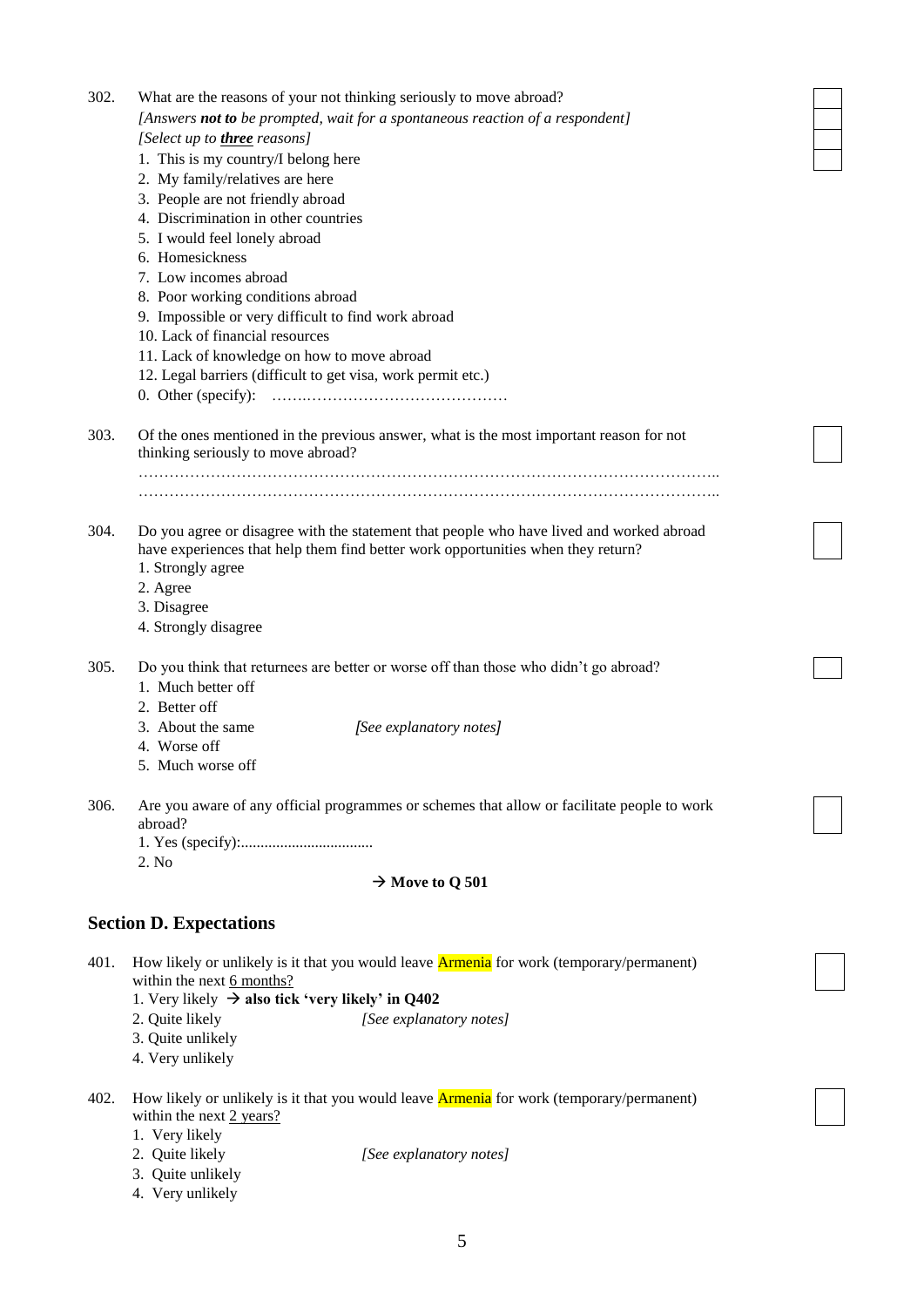| 403. | If you were to leave <b>Armenia</b> , please give me the reason(s) you would have for leaving?<br>[Answers not to be prompted, wait for a spontaneous reaction of a respondent]                                                                     |  |
|------|-----------------------------------------------------------------------------------------------------------------------------------------------------------------------------------------------------------------------------------------------------|--|
|      | [List up to <i>three</i> reasons; see explanatory notes if necessary]                                                                                                                                                                               |  |
| 404. | Of those mentioned in the previous answer, what is your most important reason?                                                                                                                                                                      |  |
|      |                                                                                                                                                                                                                                                     |  |
|      |                                                                                                                                                                                                                                                     |  |
| 405. | Would the decision to move abroad be made exclusively by you, or would others influence it<br>as well? [tick one answer only]<br>The decision would be made:<br>1. Entirely by me<br>$\rightarrow$ Q 407<br>2. Entirely by others                   |  |
|      | 3. By both (me and others)                                                                                                                                                                                                                          |  |
| 406. | Who (else) might influence your decision to move abroad? [tick all applicable]<br>1. Family/relatives at home<br>2. Employer<br>3. Teacher<br>4. Friends/acquaintances at home                                                                      |  |
|      | 5. Family/relatives living abroad<br>6. Friends/acquaintances living abroad                                                                                                                                                                         |  |
| 407. | How likely or unlikely do you think it is that moving abroad could improve your financial<br>situation?<br>1. Very likely<br>2. Quite likely<br>3. Quite unlikely<br>4. Very unlikely                                                               |  |
| 408. | How likely or unlikely do you think it is that moving abroad could enhance your<br>qualifications / skills?<br>1. Very likely<br>2. Quite likely<br>3. Quite unlikely<br>4. Very unlikely                                                           |  |
| 409. | If you were to move abroad, which country would you be most likely to go to?<br>[Insert list from the explanatory notes for classification]<br>[In case of 'Refuse to answer' $(-6)$ , 'No answer' $(-7)$ , 'Do not know' $(-8) \rightarrow Q413$ ] |  |
| 410. | How likely or unlikely is it that you would move to (name MLD) to live and work?<br>1. Very likely<br>2. Quite likely<br>[See explanatory notes]<br>3. Quite unlikely<br>4. Very unlikely                                                           |  |
| 411. | Why would you move to (name MLD)?<br>[Answers not to be prompted, wait for a spontaneous reaction of a respondent]<br>[List up to <i>three</i> reasons; see explanatory notes if necessary]                                                         |  |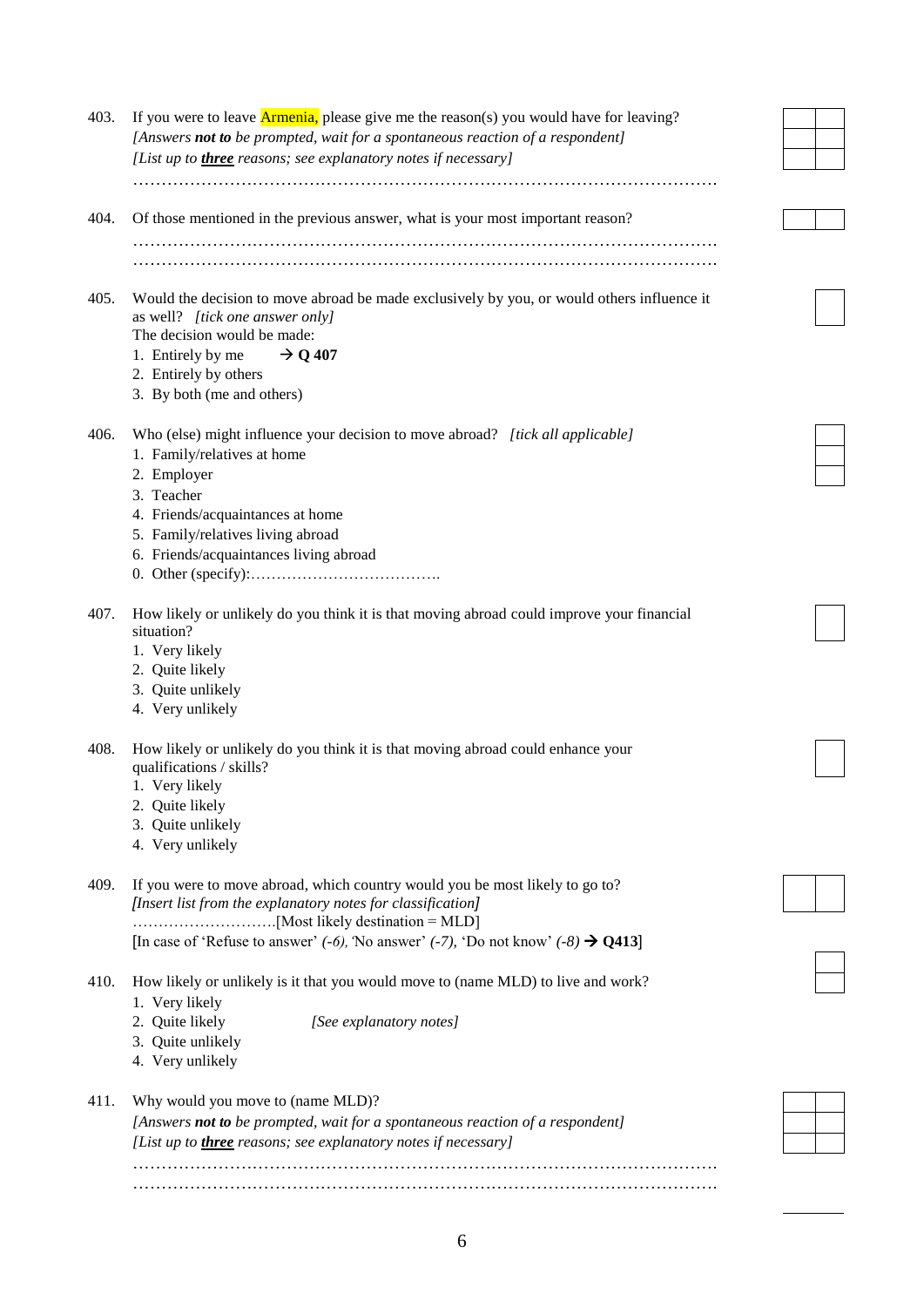| 412. | What is the most important reason?                                                         |  |
|------|--------------------------------------------------------------------------------------------|--|
|      |                                                                                            |  |
|      |                                                                                            |  |
|      |                                                                                            |  |
| 413. | Do you have the necessary financial resources to move abroad?                              |  |
|      | 1. Yes                                                                                     |  |
|      | $\rightarrow$ Q415<br>2. No                                                                |  |
|      |                                                                                            |  |
| 414. | From which sources do these financial resources come? [tick all applicable]                |  |
|      | 1. Own savings                                                                             |  |
|      | 2. Family/relatives                                                                        |  |
|      | 3. Credit/loans                                                                            |  |
|      | $0.$ Other (specify):                                                                      |  |
| 415. | In general, what support do you consider most important for moving and working abroad?     |  |
|      | [tick one answer only]                                                                     |  |
|      | 1. Support for finding a job/ work abroad                                                  |  |
|      | 2. Support for finding accommodation abroad                                                |  |
|      | 3. Help with formalities/regulations in home country                                       |  |
|      | 4. Help with formalities/regulations in destination country                                |  |
|      | 5. Support for the journey to destination country                                          |  |
|      | 6. Cultural orientation courses                                                            |  |
|      | 7. Language courses                                                                        |  |
|      | 8. Work-related training courses                                                           |  |
|      | 9. Skills recognition/skills assessment and validation services                            |  |
|      | 0. Other (specify):<br>.                                                                   |  |
| 416. | Where would you look for support for moving and working abroad? [tick all applicable]      |  |
|      | 1. Family/relatives at home                                                                |  |
|      | 2. Friends/acquaintances at home                                                           |  |
|      | 3. Family/relatives abroad                                                                 |  |
|      | 4. Friends/acquaintances abroad                                                            |  |
|      | 5. Government/administration                                                               |  |
|      | 6. Private companies or individuals (paid)                                                 |  |
|      | 0. Other (specify): $\dots$                                                                |  |
|      |                                                                                            |  |
| 417. | Are you aware of any government programmes/schemes and/or private companies that           |  |
|      | support people to legally work abroad?<br>[tick all applicable]                            |  |
|      | 1. No.<br>$\rightarrow$ Q422                                                               |  |
|      | 2. Government services (schemes/programmes)                                                |  |
|      | 3. Private companies/individuals in home country (paid)                                    |  |
|      | 4. Government services (schemes/programmes) from destination countries                     |  |
|      | 5. Private companies/individuals (paid) from destination countries                         |  |
|      | 6. Donors                                                                                  |  |
|      | 0. Other (specify): $\dots$                                                                |  |
| 418. | Please, specify the nature of the support services that you can get [tick all applicable]: |  |
|      | 1. Information on legal requirements to move abroad                                        |  |
|      | 2. Information on legal requirements to work abroad                                        |  |
|      | 3. Help with obtaining necessary documents for moving abroad                               |  |
|      | 4. Help with finding a job/work abroad                                                     |  |
|      | 5. Help with the arrangement of travel                                                     |  |
|      | 6. Help with the arrangement of accommodation                                              |  |
|      | 7. Cultural orientation courses                                                            |  |
|      | 8. Language courses                                                                        |  |
|      | 9. Work-related training courses                                                           |  |

7

10. Skills recognition/ skills assessment and validation services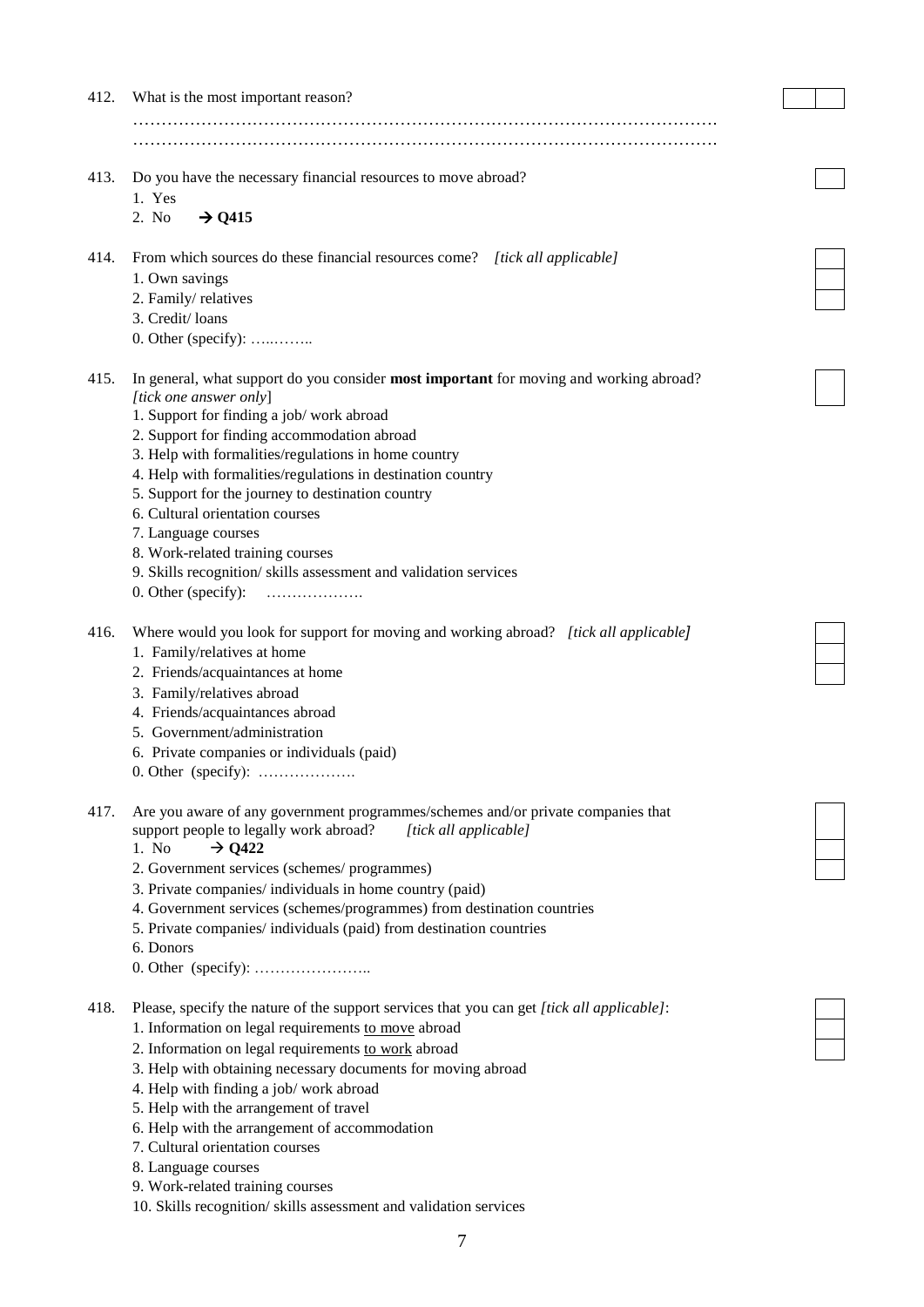|      | 0. Other (specify): $\dots$                                                                                             |       |
|------|-------------------------------------------------------------------------------------------------------------------------|-------|
| 419. | Which of these support services mentioned above do you deem most important for your own<br>needs? [to be coded as Q418] |       |
|      |                                                                                                                         |       |
| 420. | Do you think you will make use of these support services? [tick all applicable]<br>1. No                                |       |
|      | 2. Yes, government services (schemes/programmes)                                                                        |       |
|      | 3. Yes, private companies/ individuals in home country (paid)                                                           |       |
|      | 4. Yes, government services (schemes/programmes) from destination countries                                             |       |
|      | 5. Yes, private companies/ individuals (paid) from destination countries                                                | Q 422 |
|      | 6. Yes, donors                                                                                                          |       |
|      |                                                                                                                         |       |
| 421. | Why would you not make use of these support services?                                                                   |       |
|      | [tick one – most important - reason only]                                                                               |       |
|      | 1. Not for the kind of work I am looking for                                                                            |       |
|      | 2. I do not qualify, because of my qualification, age, gender etc.                                                      |       |
|      | 3. No services for the country I want to go to                                                                          |       |
|      | 4. Too expensive                                                                                                        |       |
|      | 5. Procedure too complicated                                                                                            |       |
|      | 6. The selection of applicants is not fair                                                                              |       |
|      | 7. There is corruption involved                                                                                         |       |
|      |                                                                                                                         |       |
|      | Ask only if the respondent is married, if not $\rightarrow$ Q 425                                                       |       |
| 422. | Would you go abroad with your spouse, or would s/he stay here? [tick one answer only]                                   |       |
|      | 1. Spouse would stay here                                                                                               |       |
|      | 2. Go with spouse<br>$\rightarrow$ Q424                                                                                 |       |
|      | 3. Spouse already abroad<br>$\rightarrow$ Q425                                                                          |       |
| 423. | Why would your spouse stay here? $[tick one - most important - reason only]$                                            |       |
|      | 1. Financially difficult to go together                                                                                 |       |
|      | 2. Family farm/business would need to be maintained                                                                     |       |
|      | 3. Taking care of children (and/or other dependents)                                                                    |       |
|      | 4. Spouse not permitted to go                                                                                           |       |
|      | 5. Spouse will join me later                                                                                            |       |
|      | Now $\rightarrow$ Q425                                                                                                  |       |
| 424. | Why would your spouse go with you? $[tick one - most important - reason only]$                                          |       |
|      | 1. Financially more advantageous                                                                                        |       |
|      | 2. I would need help abroad                                                                                             |       |
|      | 3. Better to be together                                                                                                |       |
|      | 4. Spouse can attend education/training                                                                                 |       |
|      | 5. Spouse can work abroad                                                                                               |       |
|      |                                                                                                                         |       |
| 425. | Would you go abroad without having a job there?                                                                         |       |
|      | 1. Yes                                                                                                                  |       |
|      | 2. No                                                                                                                   |       |
| 426. | How would you - most likely - go about to find work abroad?                                                             |       |
|      | [tick one – most important - answer only]                                                                               |       |
|      | 1. Use of family links here at home                                                                                     |       |
|      | 2. Help from friends / acquaintances here at home                                                                       |       |
|      | 3. Help from family already abroad                                                                                      |       |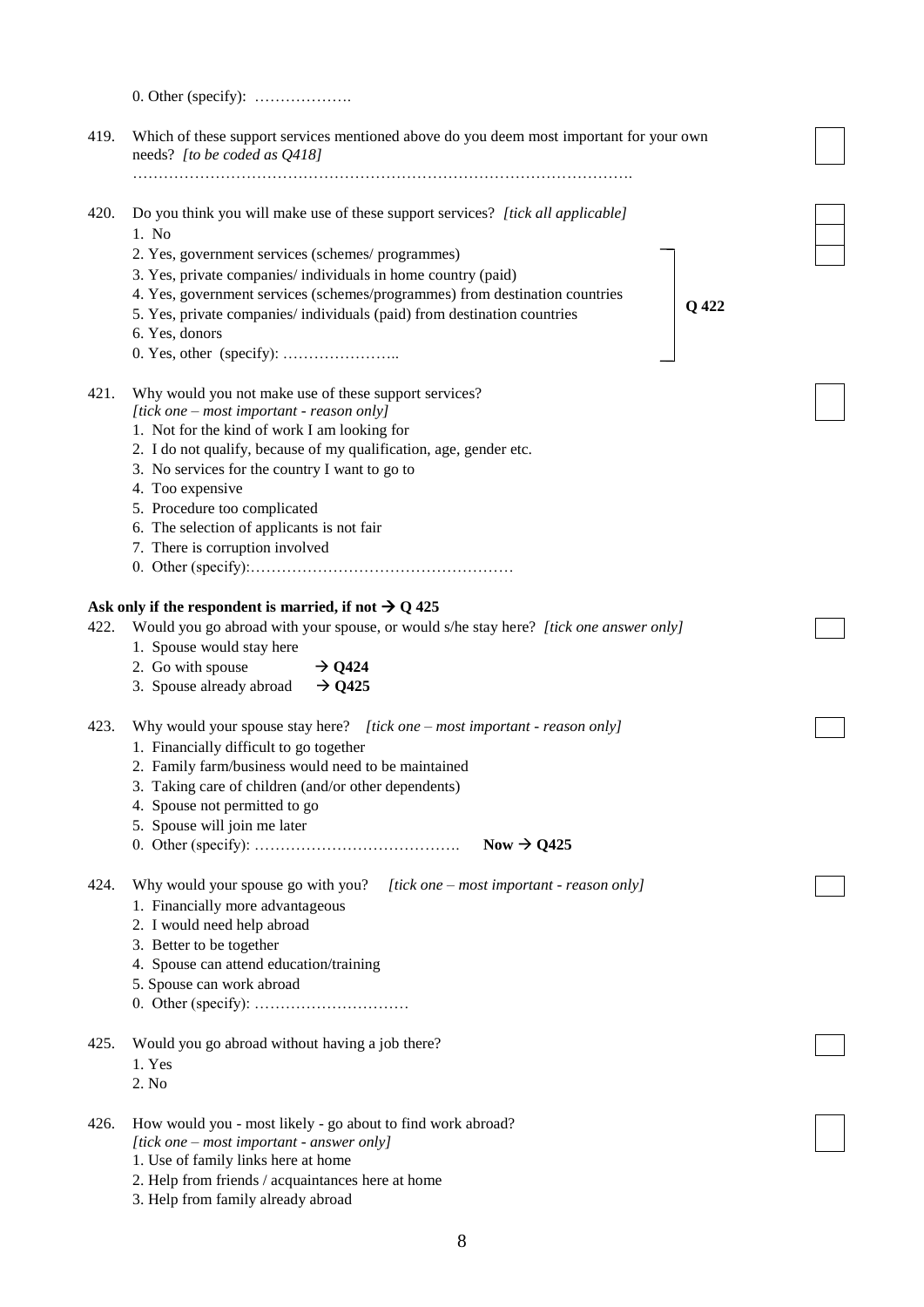|      | 4. Help from friends / acquaintances already abroad                                          |                 |
|------|----------------------------------------------------------------------------------------------|-----------------|
|      | 5. Use of my professional networks                                                           |                 |
|      | 6. Employment/ Placement agencies at home                                                    |                 |
|      | 7. Employment/ Placement agencies abroad                                                     |                 |
|      | 8. Use of official government programmes/ schemes                                            |                 |
|      | 9. Internet and other media tools                                                            |                 |
|      |                                                                                              |                 |
| 427. | What job would you expect to do there if you go?                                             |                 |
|      | [Ask about work place type, work type and work level]                                        | Work place type |
|      | [Insert three lists from explanatory notes if this helps an interviewer]                     |                 |
|      |                                                                                              |                 |
|      |                                                                                              | Work type       |
|      |                                                                                              |                 |
|      |                                                                                              | Work level      |
|      |                                                                                              |                 |
| 428. | How likely or unlikely do you think it is to find work abroad which would correspond to your |                 |
|      | educational qualifications?                                                                  |                 |
|      | 1. Very likely                                                                               |                 |
|      | 2. Quite likely                                                                              |                 |
|      | 3. Quite unlikely<br>$\rightarrow$ Q430                                                      |                 |
|      | 4. Very unlikely<br>$\rightarrow$ Q430                                                       |                 |
| 429. | Would you consider it important to have your qualifications officially recognized abroad by  |                 |
|      | the authorities/ employers of a destination country (MLD)?                                   |                 |
|      | [tick one answer only; in case of "Yes I would", tick the applicable option specified]       |                 |
|      | 1. Yes I would, $\dots$                                                                      |                 |
|      | a. I know there is a procedure and I would apply for it.                                     |                 |
|      | b. I know there is procedure; but I don't think I have access to it.                         |                 |
|      | c. but I do not know whether there is such a procedure.                                      |                 |
|      | d. but I know for sure that there is no such procedure in place.                             |                 |
|      | 2. No, I would not. I don't think it is important for the type of jobs I find there.         |                 |
| 430. | Do you speak the language of destination (name official language of MLD)?                    |                 |
|      | 1. Fluent                                                                                    |                 |
|      | 2. Fairly well                                                                               |                 |
|      | 3. Neither well nor badly                                                                    |                 |
|      | 4. Fairly badly                                                                              |                 |
|      | 5. Not at all                                                                                |                 |
| 431. | Do you feel you have sufficient information about the destination (name MLD)?                |                 |
|      | 1. Yes                                                                                       |                 |
|      | $\rightarrow$ Q434<br>2. No                                                                  |                 |
| 432. | What were your sources of information about the destination country?                         |                 |
|      | [Select up to <b>three</b> sources]                                                          |                 |
|      | 1. I have been there before                                                                  |                 |
|      | 2. Family/relatives/friends in Armenia (survey country)                                      |                 |
|      | 3. Family/relatives/friends in destination (name MLD)                                        |                 |
|      | 4. TV/radio                                                                                  |                 |
|      | 5. Internet                                                                                  |                 |
|      | 6. Newspapers/books/magazines                                                                |                 |
|      | 7. School/university                                                                         |                 |
|      |                                                                                              |                 |

- 8. Agencies/institutions/organizations in Armenia (survey country)
- 9. Agencies/institutions/organizations in destination (name MLD)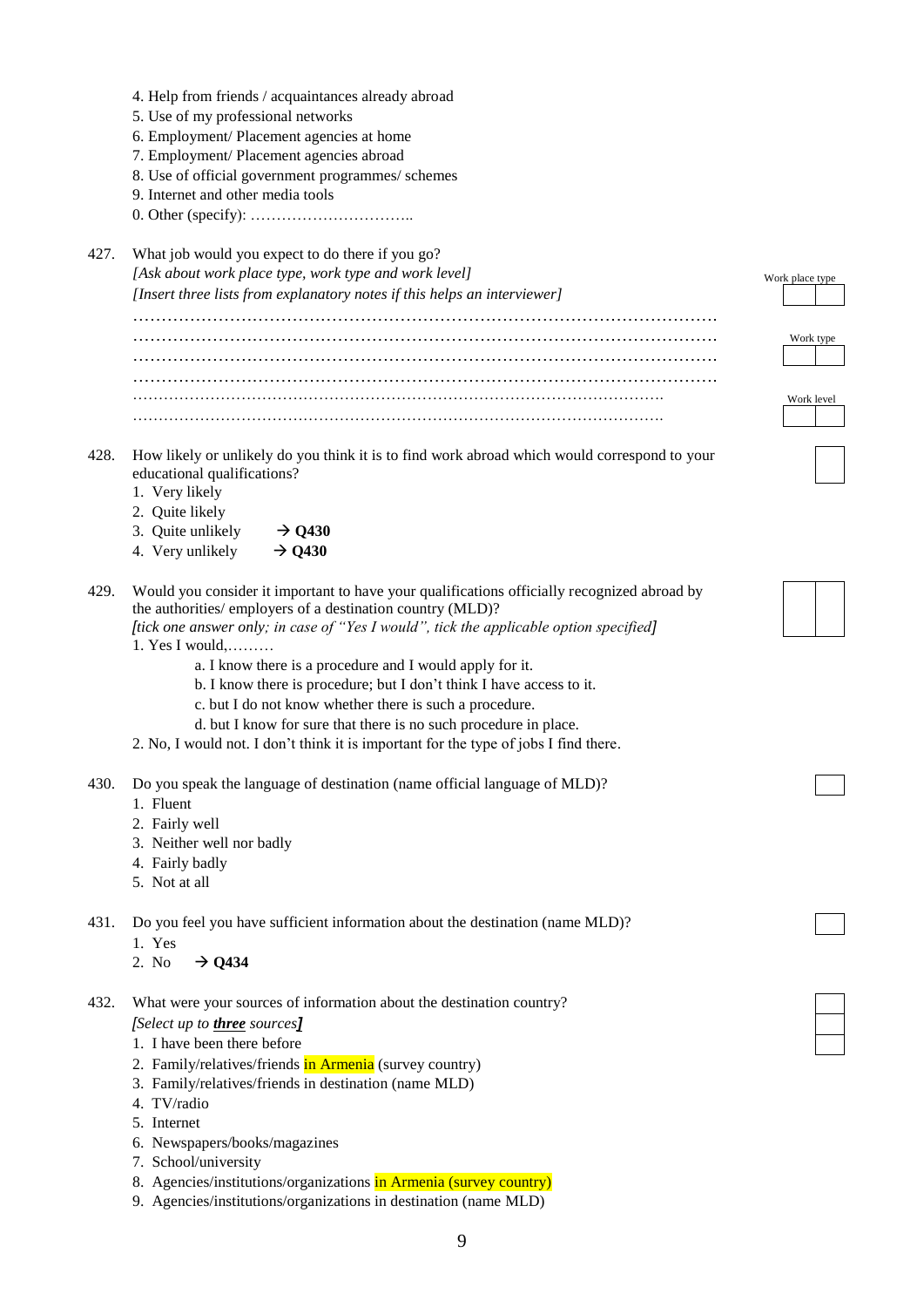| 433. | What was the most useful source of information? $\rightarrow$ Q436                                                                                    |  |
|------|-------------------------------------------------------------------------------------------------------------------------------------------------------|--|
|      |                                                                                                                                                       |  |
| 434. | Do you plan to get more information about (name MLD) before you go?<br>1. Yes                                                                         |  |
|      | $\rightarrow$ Q436<br>3. No                                                                                                                           |  |
|      |                                                                                                                                                       |  |
| 435. | What sources of information do you have access to? [tick all applicable]                                                                              |  |
|      | 1. I have been there before                                                                                                                           |  |
|      | 2. Family/relatives/friends in Armenia (survey country)                                                                                               |  |
|      | 3. Family/relatives/friends in destination (name MLD)<br>4. TV/radio                                                                                  |  |
|      | 5. Internet                                                                                                                                           |  |
|      | 6. Newspapers/books/magazines                                                                                                                         |  |
|      | 7. School/university                                                                                                                                  |  |
|      | 8. Agencies/institutions/organizations in Armenia (survey country)                                                                                    |  |
|      | 9. Agencies/institutions/organizations in destination (name MLD)                                                                                      |  |
|      |                                                                                                                                                       |  |
|      |                                                                                                                                                       |  |
| 436. | How likely or unlikely is it that you would attend any training here in Armenia specifically to                                                       |  |
|      | prepare for living or working abroad?                                                                                                                 |  |
|      | 1. Very likely<br>2. Quite likely                                                                                                                     |  |
|      | 3. Quite unlikely<br>$\rightarrow$ Q440                                                                                                               |  |
|      | 4. Very unlikely<br>$\rightarrow$ Q440                                                                                                                |  |
|      |                                                                                                                                                       |  |
| 437. | What kind of training would you do? <i>[tick one – most likely – answer]</i>                                                                          |  |
|      | 1. Language training<br>$\rightarrow$ Q439                                                                                                            |  |
|      | 2. Cultural orientation<br>$\rightarrow$ Q439                                                                                                         |  |
|      | 3. Vocational training                                                                                                                                |  |
|      | 4. Graduate/post-graduate courses                                                                                                                     |  |
|      | 5. Workplace training<br>6. Entrepreneurship training $\rightarrow$ Q439                                                                              |  |
|      | $\rightarrow$ Q439<br>7. ICT courses                                                                                                                  |  |
|      | 8. Training on legal issues for moving abroad (residency, work permit etc) $\rightarrow$ Q439                                                         |  |
|      | 0. Other (specify): $\ldots$ $\rightarrow$ Q439                                                                                                       |  |
|      |                                                                                                                                                       |  |
| 438. | What would be the field of study/training? [See explanatory notes for more details on ISCED                                                           |  |
|      | fields]                                                                                                                                               |  |
|      | 1. Education science and teacher training<br>2. Humanities and arts                                                                                   |  |
|      | 3. Social and behavioural sciences, journalism and information, business and law                                                                      |  |
|      | 4. Science (life sciences, physics, maths and statistics, computing)                                                                                  |  |
|      | 5. Engineering, manufacturing, construction and architecture                                                                                          |  |
|      | 6. Agriculture, forestry, fishing and veterinary                                                                                                      |  |
|      | 7. Health, welfare and social work                                                                                                                    |  |
|      | 8. Services (personal services, transport, tourism, environment and security)                                                                         |  |
|      |                                                                                                                                                       |  |
| 439. | What would be the motivation behind that training? [tick one answer only]<br>1. to acquire entirely new skills/knowledge to increase my job prospects |  |
|      | 2. to refresh/update my already existing skills/knowledge                                                                                             |  |
|      | 3. to acquire very specific skills/ occupational standards for a specific job abroad                                                                  |  |
|      | 4. to learn skills that are not directly related to work, but ease my experience abroad                                                               |  |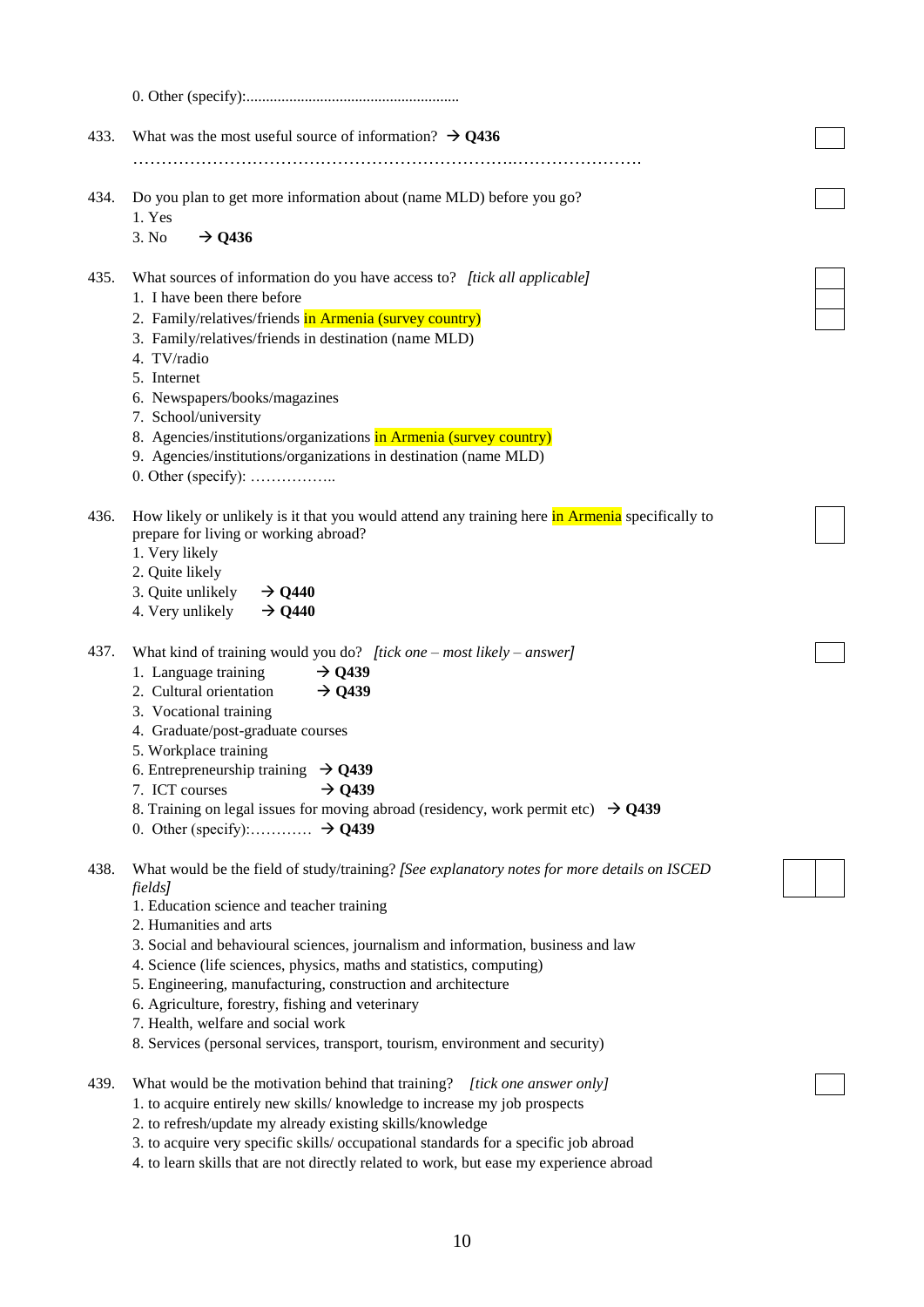| 440. | What kind of official documents do you think you need to go<br>to (name MLD)?                                                          | Men-<br>tioned | <b>Not</b><br>Men-<br>tioned | Do you<br>have<br>already?<br>Yes | N <sub>0</sub> | Have<br>already | Ment-<br>ioned/<br>not |  |  |  |
|------|----------------------------------------------------------------------------------------------------------------------------------------|----------------|------------------------------|-----------------------------------|----------------|-----------------|------------------------|--|--|--|
|      | 1. Passport                                                                                                                            | 1              | 2                            | 1                                 | 2              |                 |                        |  |  |  |
|      | 2. Entry visa for destination (name MLD)                                                                                               | 1              | $\mathfrak{2}$               | 1                                 | 2              |                 |                        |  |  |  |
|      | 3. Work Permit                                                                                                                         | 1              | $\sqrt{2}$                   | 1                                 | 2              |                 |                        |  |  |  |
|      | 4. Work contract from employer                                                                                                         | 1              | $\mathfrak{2}$               | 1                                 | 2              |                 |                        |  |  |  |
|      | 5. Acceptance letter for study from an educational institute                                                                           | 1              | 2                            | 1                                 | 2              |                 |                        |  |  |  |
|      | 6. Acceptance letter for training/apprenticeship from a                                                                                | 1              | 2                            | 1                                 | 2              |                 |                        |  |  |  |
|      | company or institute                                                                                                                   |                |                              |                                   |                |                 |                        |  |  |  |
|      | 7. Immunization / health certificate                                                                                                   | 1              | $\overline{c}$               | 1                                 | 2              |                 |                        |  |  |  |
|      |                                                                                                                                        | 1              | $\overline{2}$               | 1                                 | $\overline{c}$ |                 |                        |  |  |  |
| 441. | Do you think you will have difficulty in getting the rest of the necessary documents?<br>1. Yes<br>2. No                               |                |                              |                                   |                |                 |                        |  |  |  |
| 442. | How long do you think you are likely to stay in (name MLD)?<br>1. Less than 1 year<br>2. 1-2 years<br>3. 3-5 years                     |                |                              |                                   |                |                 |                        |  |  |  |
|      | 4. 5-10 years                                                                                                                          |                |                              |                                   |                |                 |                        |  |  |  |
|      | $5. >10$ years but not permanently                                                                                                     |                |                              |                                   |                |                 |                        |  |  |  |
|      | 6. Permanently<br>$\rightarrow$ Q445                                                                                                   |                |                              |                                   |                |                 |                        |  |  |  |
|      |                                                                                                                                        |                |                              |                                   |                |                 |                        |  |  |  |
| 443. | After that time, do you think you will come home or go to another country?                                                             |                |                              |                                   |                |                 |                        |  |  |  |
|      | 1. Return home<br>$\rightarrow$ Q445                                                                                                   |                |                              |                                   |                |                 |                        |  |  |  |
|      | 2. Move to another country                                                                                                             |                |                              |                                   |                |                 |                        |  |  |  |
| 444. | Do you ever expect to return home?                                                                                                     |                |                              |                                   |                |                 |                        |  |  |  |
|      | 1. Yes                                                                                                                                 |                |                              |                                   |                |                 |                        |  |  |  |
|      | 2. Maybe                                                                                                                               |                |                              |                                   |                |                 |                        |  |  |  |
|      | 3. No                                                                                                                                  |                |                              |                                   |                |                 |                        |  |  |  |
| 445. | If you went abroad, would you send money home (home country)?                                                                          |                |                              |                                   |                |                 |                        |  |  |  |
|      | 1. Yes                                                                                                                                 |                |                              |                                   |                |                 |                        |  |  |  |
|      | 2. No<br>$\rightarrow$ Q447                                                                                                            |                |                              |                                   |                |                 |                        |  |  |  |
|      | [In case of 'Refuse to answer' $(-6)$ , 'No answer' $(-7)$ , 'Do not know' $(-8) \rightarrow Q447$ ]                                   |                |                              |                                   |                |                 |                        |  |  |  |
| 446. | What would the money you send home be intended for? [tick all applicable items, starting<br>from the most important to less important] |                |                              |                                   |                |                 |                        |  |  |  |
|      | 1. Living expenses of family and relatives                                                                                             |                |                              |                                   |                |                 |                        |  |  |  |
|      | 2. To buy property                                                                                                                     |                |                              |                                   |                |                 |                        |  |  |  |
|      | 3. To rent property                                                                                                                    |                |                              |                                   |                |                 |                        |  |  |  |
|      | 4. To buy durables (e.g. furniture/household goods/car)                                                                                |                |                              |                                   |                |                 |                        |  |  |  |
|      | 5. For a business activity                                                                                                             |                |                              |                                   |                |                 |                        |  |  |  |
|      | 6. Savings                                                                                                                             |                |                              |                                   |                |                 |                        |  |  |  |
|      | 7. Education of children                                                                                                               |                |                              |                                   |                |                 |                        |  |  |  |
|      | 8. Education of others (e.g. myself, spouse, siblings)<br>9. Health care expenses                                                      |                |                              |                                   |                |                 |                        |  |  |  |
|      |                                                                                                                                        |                |                              |                                   |                |                 |                        |  |  |  |
|      |                                                                                                                                        |                |                              |                                   |                |                 |                        |  |  |  |
|      | Ask only if a respondent intends to return home, if not $\rightarrow$ Q501                                                             |                |                              |                                   |                |                 |                        |  |  |  |
| 447. | How likely or unlikely do you think it is that your experiences abroad will help you to find                                           |                |                              |                                   |                |                 |                        |  |  |  |
|      | better work opportunities when you return?<br>1. Very likely                                                                           |                |                              |                                   |                |                 |                        |  |  |  |
|      |                                                                                                                                        |                |                              |                                   |                |                 |                        |  |  |  |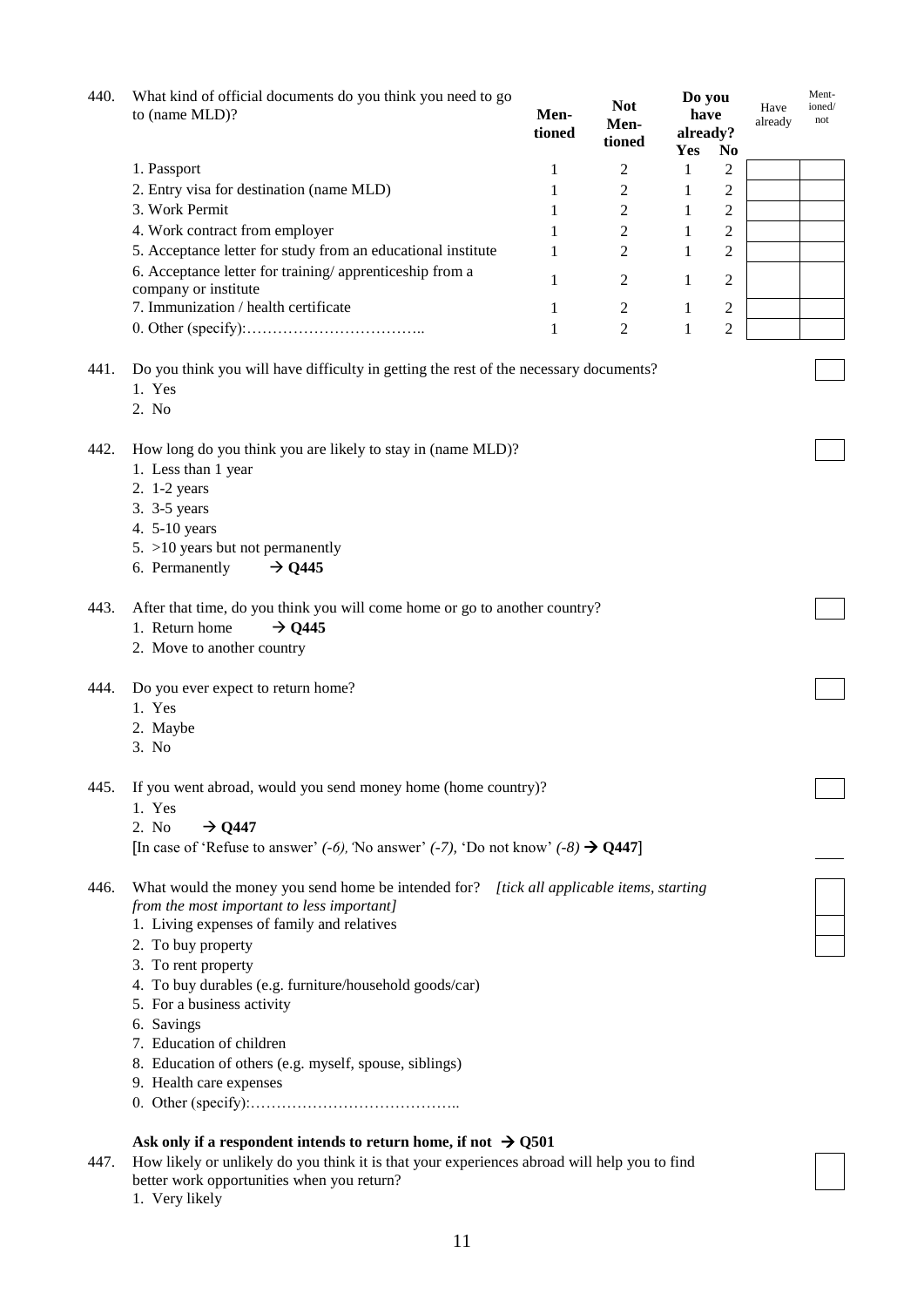- 2. Quite likely
- 3. Quite unlikely
- 4. Very unlikely

448. Do you think that you will be better or worse off when you return than now?

- 1. Much better off
- 2. Better off
- 3. About the same
- 4. Worse off
- 5. Much worse off

### **Section E. Economic and living conditions of household**

501. How many people are living in this household *(including a respondent)*?

(note: include those who are temporarily absent)

502. How many of those people living in this household are dependents (children below 18 years and people aged 65 years and more)?

 $\equiv$  persons

\_\_\_\_ \_\_\_\_ children below 18 years

<sup>11</sup> \_\_\_\_ elderly persons aged 65 years and more

503. Are all of these people currently living in Armenia, or are any of them currently living outside Armenia?

1. All  $\frac{1}{\ln \text{Armenia}} \rightarrow Q505$ 

2. Some outside

#### 504. How many are living in:

- 1. EU Member States *[see explanatory notes]*
- 2. Other European countries (Iceland, Norway, Switzerland, and the Western Balkans)
- 3. Other Euro-Asian Neighbours (Russia, Ukraine, Belarus, Moldova, Azerbaijan, Turkey)
- 4. Middle East and the Gulf (including all Arab countries, plus Israel)
- 5. USA and Canada
- 0. Other (specify): ………………………………………………
- 505. Type of housing *[Prompt: write in, don't ask]*
	- 1. House
	- 2. Apartment
	- 0. Other (specify):……………………………
- 506. Do you own or rent your house or apartment?
	- 1. Own
	- 2. Rent
	- 3. Live in free of charge

507. How many rooms do you have? \_\_\_\_ rooms (exclude entrance hall, kitchen and bathrooms)

- 508. Do you have access to any of the following (read each):
	- Yes No 1. Piped drinking water inside house/apartment 1 2 2. Hot water inside house/apartment 1 2 3. Indoor flushing toilet for sole use of household 1 2 4. Modern heating system covering all parts of house  $1 \t 2$

508 Do you have health insurance?

bis *(if applicable as an indication for vulnerability, example. to be added in Georgia)*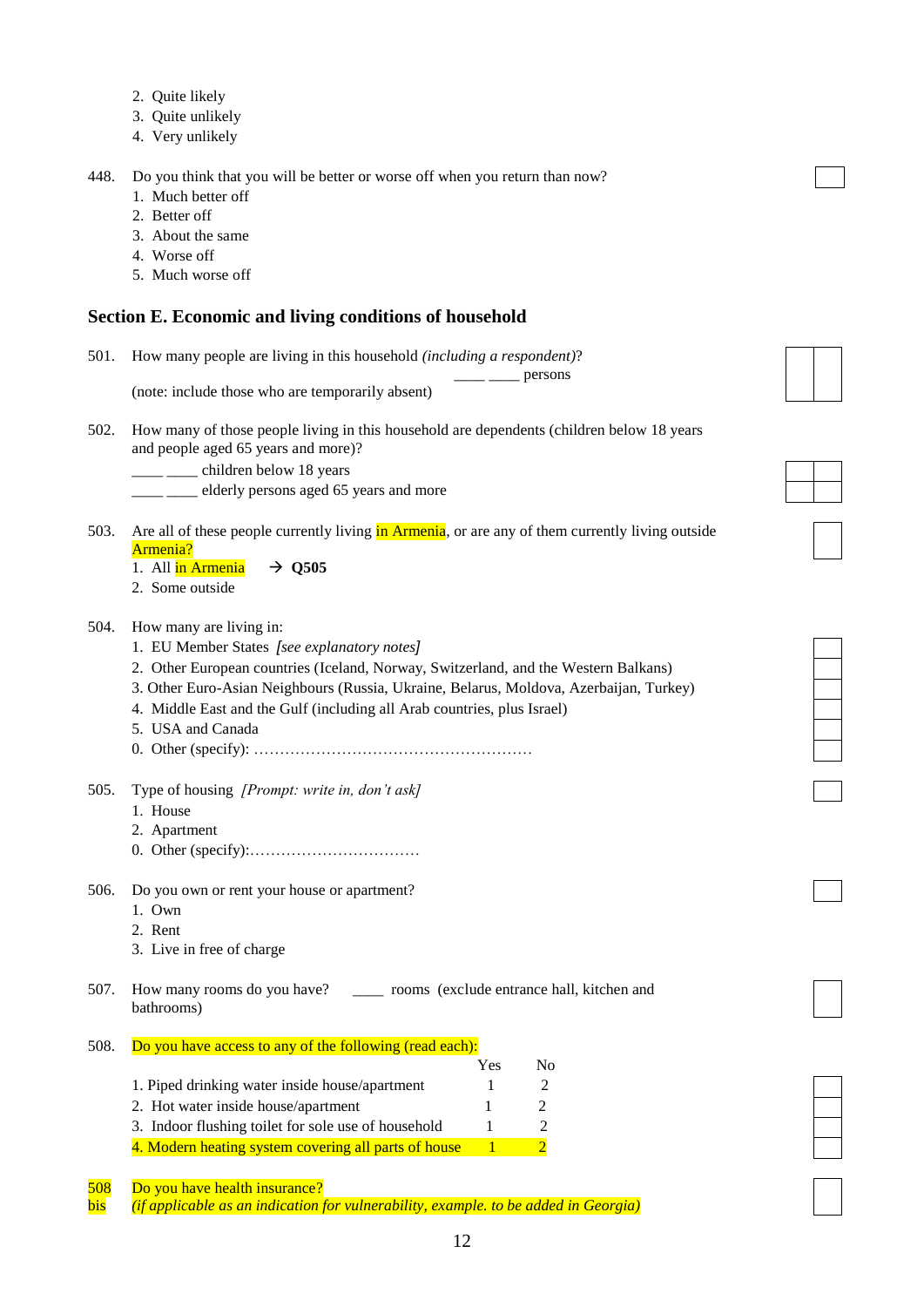1. Yes, paid by the state

2. Yes, paid by myself (private insurance)

3. No, I cannot afford it

4. No, other reasons

#### 509. Do you have any of the following items (read each)

|                        | Yes | No-cannot afford No-other reason |  |
|------------------------|-----|----------------------------------|--|
| 1. Colour TV           |     |                                  |  |
| 2. Washing machine     |     |                                  |  |
| 3. Computer            |     |                                  |  |
| 4. Internet connection |     |                                  |  |
| 5. Car                 |     |                                  |  |

510. What was the overall monthly disposable/net income of your household over the last 12 months?

*[Please specify an amount for all applicable income components]*

1. Net (after tax and social insurance contributions) income from work of all household members *(living in Armenia)*

2. Income from social transfers (including family/children allowances, housing benefits, social assistance, unemployment benefits, old-age benefits, survivor' benefits, sickness benefits, disability benefits and education-related benefits)

3. Income from rent of property/land

4. Income from agriculture

5. Remittances from household members working abroad

6. Regular inter-household transfers (regular income received from a person who is not part of a household, incl. also remittances)

7. Interests, dividends, profit from capital investments

0. Other income received (specify): .......……..

511. What was the monthly amount you paid for the following issues over the last 12 months? *[Please specify an amount for all components, if applicable]*

1. (Net) mortgage payments *(in case of owners of houses/apartments)*

2. Rent payments *(in case of tenants of houses/apartments)* 

3. The cost of utilities (water, electricity, gas and heating) related to accommodation

4. Regular maintenance and repairs related to accommodation

5. Mandatory services (e.g. garbage removal) related to accommodation

6. Taxes on property/building

7. Regular inter-household transfer paid (regular income paid to another person who is not part

of a household, e.g. compulsory alimony and child support)

8. Health insurance payments

9. Other debt to an individual/ institution

512. Do you or somebody from your household own agricultural land?

1. Yes Please specify how much  $\frac{1}{2}$   $\frac{1}{2}$   $\frac{1}{2}$   $\frac{1}{2}$   $\frac{1}{2}$   $\frac{1}{2}$   $\frac{1}{2}$   $\frac{1}{2}$   $\frac{1}{2}$   $\frac{1}{2}$   $\frac{1}{2}$   $\frac{1}{2}$   $\frac{1}{2}$   $\frac{1}{2}$   $\frac{1}{2}$   $\frac{1}{2}$   $\frac{1}{2}$   $\frac{1}{2}$   $\frac{1}{2}$ 

*[service providers to include appropriate units]*

2. No

513. In the last 12 months, how often did you receive money from someone abroad? *[ask all]*

1. Once a month or more

2. Less than once a month, but more than once over the whole year

3. Only once

4. Not at all in the last 12 months  $\rightarrow$  0515

514. About how much money from abroad (remittances) did you receive in the last 12 months?

\_ Dram/Lari/Dirham

 $\frac{1}{2}$  Euro

## Dram/Lari/Dir ham ……Euro



#### Dram/Lari/Dir ham .....Euro